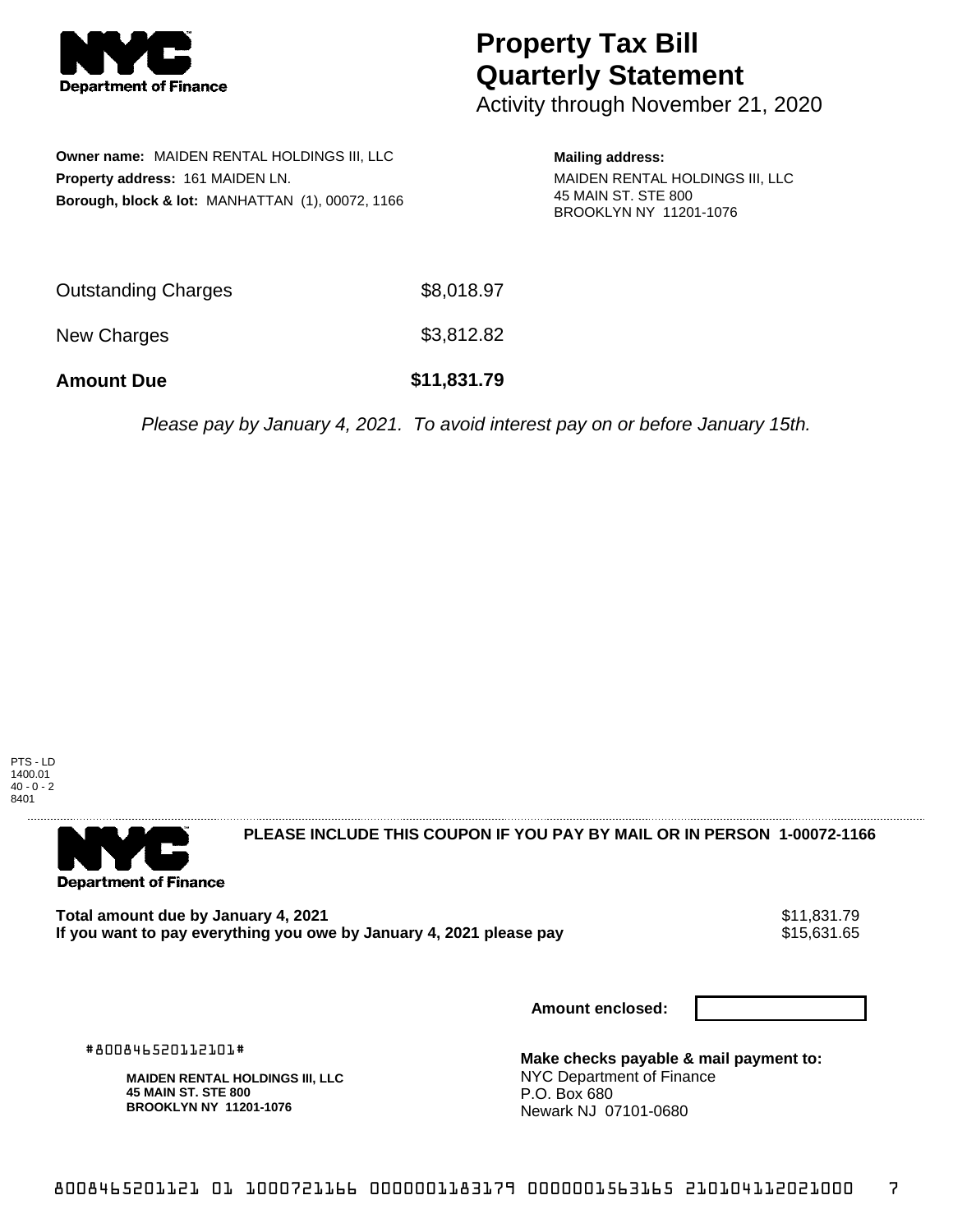

| <b>Billing Summary</b>                                                     | <b>Activity Date Due Date</b>           | Amount       |
|----------------------------------------------------------------------------|-----------------------------------------|--------------|
| Outstanding charges including interest and payments                        |                                         | \$8,018.97   |
| Finance-Property Tax                                                       | 01/01/2021                              | \$3,943.06   |
| Adopted Tax Rate                                                           |                                         | $$-130.24$   |
| <b>Total amount due</b>                                                    |                                         | \$11,831.79  |
| <b>Tax Year Charges Remaining</b>                                          | <b>Activity Date</b><br><b>Due Date</b> | Amount       |
| <b>Finance-Property Tax</b>                                                | 04/01/2021                              | \$3,943.06   |
| Adopted Tax Rate                                                           |                                         | $$-130.24$   |
| Total tax year charges remaining                                           | \$3,812.82                              |              |
| If you want to pay everything you owe by January 4, 2021 please pay        | \$15,631.65                             |              |
| If you pay everything you owe by January 4, 2021, you would save:          | \$12.96                                 |              |
| How We Calculated Your Property Tax For July 1, 2020 Through June 30, 2021 |                                         |              |
|                                                                            | Overall                                 |              |
| Tax class 2 - Residential More Than 10 Units                               | <b>Tax Rate</b>                         |              |
| Original tax rate billed                                                   | 12.4730%                                |              |
| New Tax rate                                                               | 12.2670%                                |              |
| <b>Estimated Market Value \$281,006</b>                                    |                                         |              |
|                                                                            |                                         | <b>Taxes</b> |
| <b>Billable Assessed Value</b>                                             | \$126,451                               |              |
| <b>Taxable Value</b>                                                       | \$126,451 x 12.2670%                    |              |
| <b>Tax Before Abatements and STAR</b>                                      | \$15,511.76                             | \$15,511.76  |
| Annual property tax                                                        |                                         | \$15,511.76  |
| Original property tax billed in June 2020                                  | \$15,772.24                             |              |
| <b>Change In Property Tax Bill Based On New Tax Rate</b>                   | $$-260.48$                              |              |

**NEW LAW:** To learn about Local Law 147, which requires residential buildings with three or more units to create a policy on smoking and share it with current and prospective tenants, visit www.nyc.gov/health/tobaccocontrol.

## **Home banking payment instructions:**

- 1. **Log** into your bank or online bill pay website.
- 2. **Add** the new payee: NYC DOF Property Tax. Enter your account number, which is your boro, block and lot, as it appears here: 1-00072-1166 . You may also need to enter the address for the Department of Finance. The address is P.O. Box 680, Newark NJ 07101-0680.
- 3. **Schedule** your online payment using your checking or savings account.

## **Did Your Mailing Address Change?** If so, please visit us at **nyc.gov/changemailingaddress** or call **311.**

When you provide a check as payment, you authorize us either to use information from your check to make a one-time electronic fund transfer from your account or to process the payment as a check transaction.